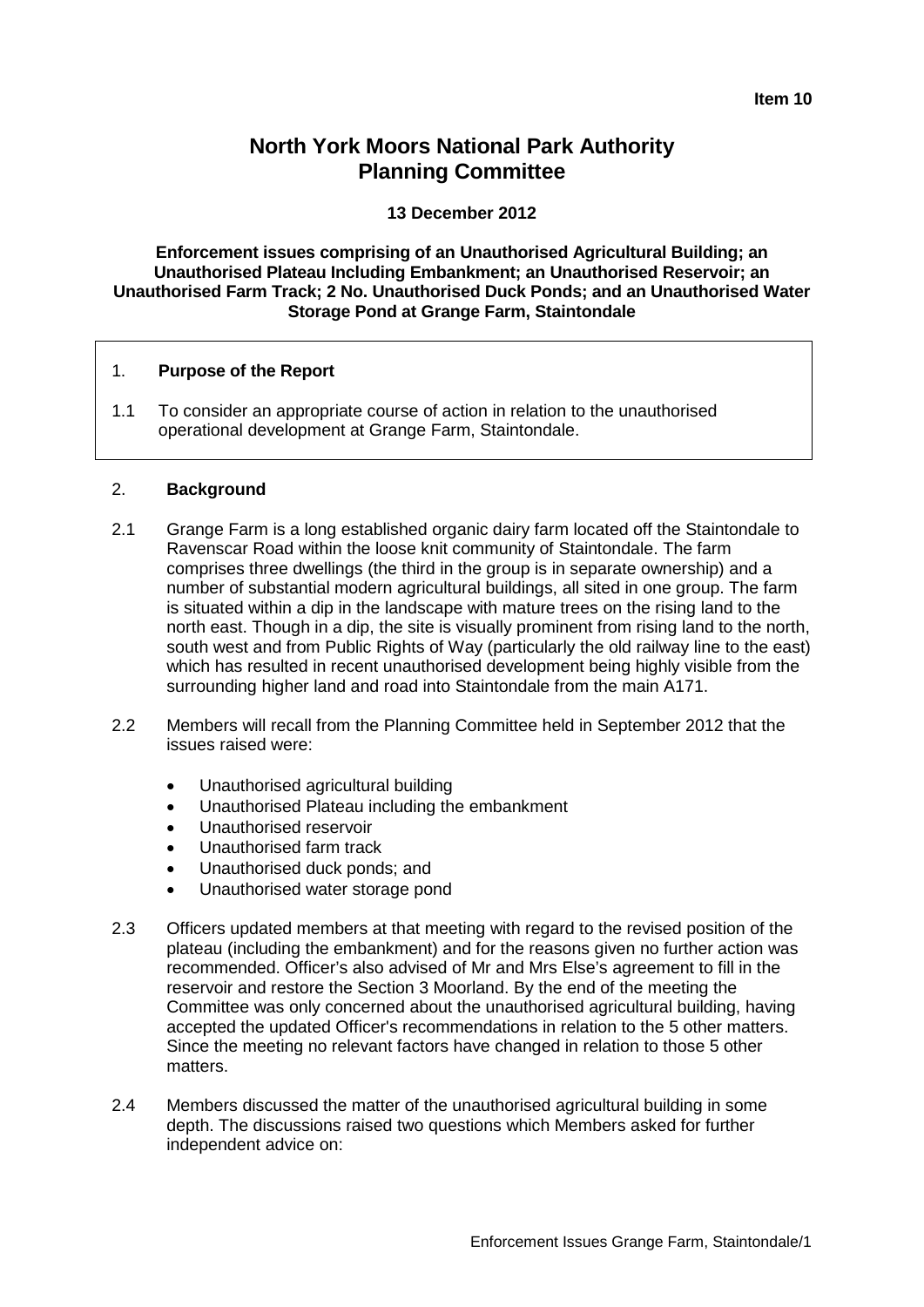- Are the buildings as approved acceptable in terms of animal welfare issues.
- Is the organic dairy farm viable?
- 2.5 The Authority contracted Acorus Rural Property Services to help seek responses to these questions. In their report received by the Authority on 21 November 2012, Acorus has advised that although the originally approved buildings were 4 no. (as per the application made) they have assumed that the building as a whole would have been built as a single unit. The approved building measures 44m wide, 42m long and 6.0m to ridge (4.5m to eaves); and would be constructed of block work walling 2.1m high and timber boarding 2.4m high above. For the purposes of the calculations a stocking rate of 150 adult cows with an average live weight of 600kg is assumed which results in a generous floor area/head of 12.3sqm. (Using this baseline data and the conclusions reached in the Acorus report, Officers conclude) the following in relation to ventilation calculations:
	- The building with two continuous open ridges and fresh air inlet through the timber spaced boarding at both side walls. In this configuration the building does not provide sufficient ventilation inlet.
	- The building as above but with additional ventilation via a slotted roof. The minimum ventilation requirements are just about satisfied.
	- The building with additional ventilation slots but with the proposed dairy building attached to the eastern wall. With the east side wall inlet being eliminated due to the proximity of the proposed dairy building, the building will not be capable of providing a naturally ventilated environment for the housed livestock.
- 2.6 Acorus assessed the building **as built** with the assumption that there is no side wall inlet and the building is fitted with a continuous open ridge 0f 150mm. (Using this baseline data and the conclusions reached in the Acorus report, Officers conclude) that this building will be adequately ventilated when fully stocked.
- 2.7 Officers also conclude, based upton the Acorus report, that **the approved** farm buildings with their suggested alterations will satisfy the minimum ventilation requirements.
- 2.8 With regard to the second question, Officers conclude, based upon the Acorus report, that based upon the stated intentions of the farmer to operate a large scale, organic farming system based on 380-390 dairy cows; a business of this size and character should be viable in the long term. However, a full financial assessment has not been completed.

#### 3. **The apparent breach of planning control**

- 3.1 To have jurisdiction to issue an enforcement notice in this case, it must appear to the Authority that there has been a breach of planning control.
- 3.2 The apparent breaches are without planning permission the six items identified in paragraph 2.2 above.

#### 4. **Expediency and reasons for seeking to enforce**

4.1 It appears to the Authority that the breaches of control have occurred within the relevant limitation period. The developments are therefore not immune from planning control.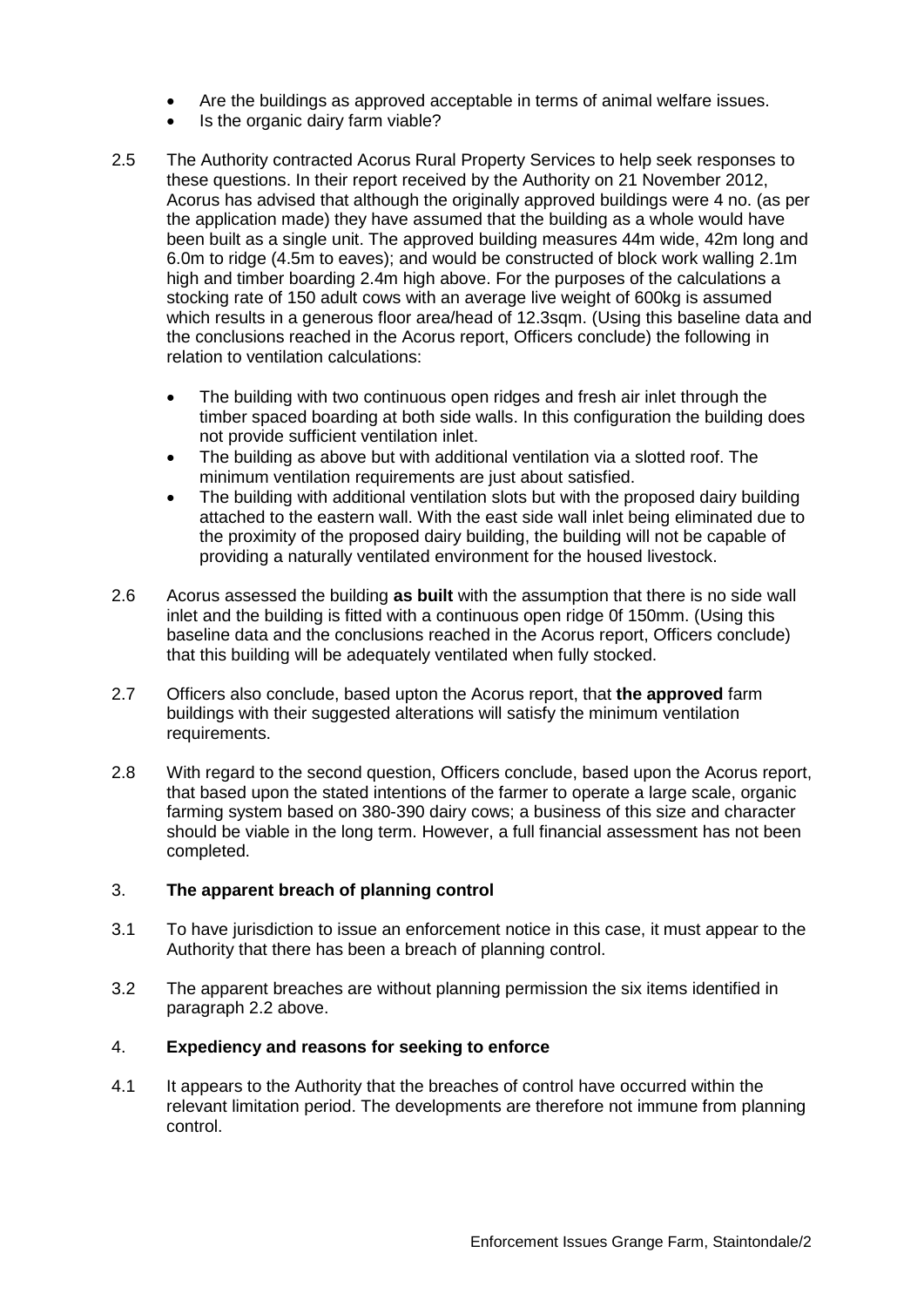## 5. **Policy**

- 5.1 Core Policy A of the NYM Local Development Framework is concerned with delivering National Park purposes. This is achieved, in part, by limiting the scale of development and level of activity to that which would not have an unacceptable impact on the wider landscape or the quiet enjoyment peace and tranquillity of the Park, nor detract from the quality of life of local residents or the experience of visitors
- 5.2 Development Policy 12 of the NYM Local Development Framework seeks to permit proposals for new agricultural buildings, tracks and structures or extensions to existing buildings where there is a functional need for the building, the building is designed for the purposes of agriculture, the site is related physically and functionally to existing buildings associated with the business unless there are exceptional circumstances relating to agricultural necessity for a more isolated location, and a landscaping scheme which reduces the visual impact of the proposal on the wider landscape is submitted as part of the proposal.

#### 6. **Unauthorised Agricultural Building**

- 6.1 The evaluation of the approved building has been subject to three ventilation calculations and with some modification the building could just about satisfy the minimum ventilation requirements.
- 6.2 Officer's are of the opinion that based on the calculations the approved building can be constructed to satisfy the ventilation requirements for the dairy herd. However, the recently refused dairy building that is to be sited alongside the eastern wall of the current unauthorised agricultural building is currently with the Planning Inspectorate and at the time of writing this report, the Authority has not received the Inspectors decision.

## 7. **Unauthorised Plateau Including Embankment**

7.1 As previously reported for the reasons given in the members update sheet for the September 2012 meeting, the recommendation is therefore amended to that of no further action with regard to the plateau and embankment.

#### 8. **Unauthorised Reservoir**

8.1 As reported in the Member's update sheet for the September 2012 meeting, Mr & Mrs Else have agreed that the reservoir will be filled in and the area of Section 3 Moorland to be restored.

#### 9. **Unauthorised Farm Track**

9.1 As reported in the September 2012 meeting, officers are of the opinion that the road in its current form and location is not considered to cause harm to the character and appearance of the locality. Therefore, should an application be forthcoming officer's are minded to support such an application.

## 10. **Unauthorised 2 No. Duck Ponds**

10.1 As reported in the September 2012 meeting, officers considered that should the current embankment and plateau be removed the lowering of the duck ponds to the original ground level would ensure that their appearance within the landscape would be of minimal impact and should an application be forthcoming officer's would support such an application.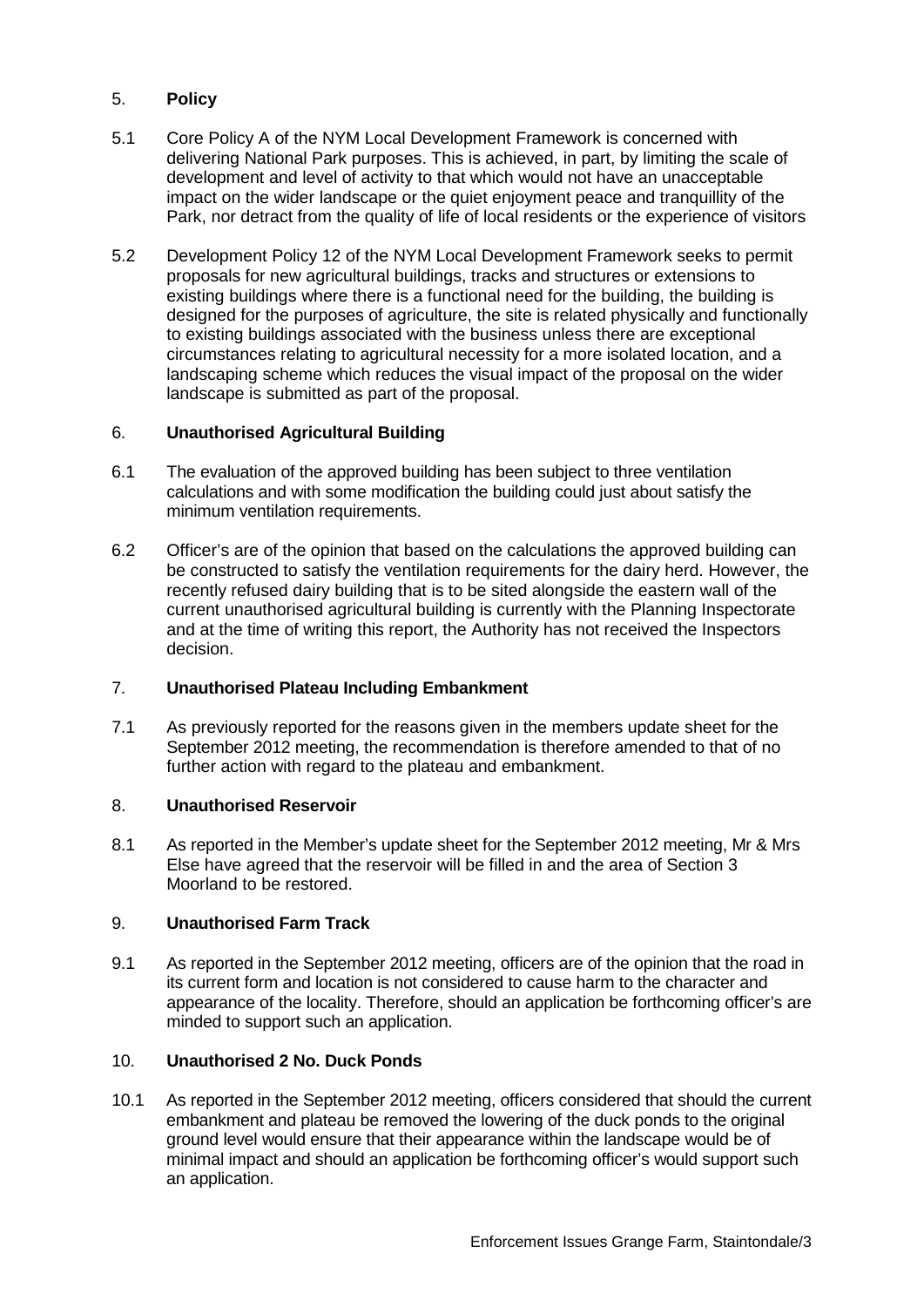## 11. **Unauthorised Water Storage Pond**

11.1 As reported in the September 2012 meeting, officers considered that should the problem be rectified the land will in time re-colonise. However, should the problem of the broken clay pipe not be resolved then the harm caused by this unfortunate situation is not considered such to cause harm to the character or appearance of the landscape due to its irregular appearance within the agricultural holding..

## 12. **Human Rights Considerations**

12.1 It is considered that any decision to take enforcement action is likely to interfere with the owner's Article 8 and Article 1, First Protocol rights enshrined in the ECHR. However the Authority considers that interference to be necessary and proportionate in the pursuance of a legitimate aim.

#### 13. **Remedial actions to be required**

- 13.1 Infill the reservoir using the same material removed during excavation and implement a restorative management plan.
- 13.2 Should a planning application or an application for a certificate of lawful development not be forthcoming for the unauthorised farm track, on balance officers are satisfied that it does not cause any material harm to the character of the area.
- 13.3 Whilst the duck ponds are not authorised officers are satisfied on balance that they do not cause any material harm to the landscape
- 13.4 Although the water storage pond is unauthorised officers are satisfied that on balance it does not cause any material harm to the landscape
- 13.5 The requirements of the notice should be complied with within six months of the notice taking effect. That is considered a reasonable time for compliance

#### 14. **Conclusions**

14.1 In the interests of the proper planning of the area, enforcement action should be taken as set out above.

## 15. **Financial and Staffing Implications**

15.1 These will depend on the response of the landowner and/or occupier of the site to the proposed action, and cannot easily be anticipated at this stage. If an appeal is brought against an enforcement notice that is likely to involve significant amounts of staff time, particularly if it is heard by way of a public inquiry at which officers will need to attend to give evidence and undergo cross-examination. Further resourcing implications will depend upon whether the notice is upheld, and the landowner's willingness to comply with it.

#### 16. **Legal Implications**

16.1 These will depend on the response of the landowner and/or occupier of the site to the proposed action. If an appeal is made, particularly if it raises evidential issues, this is likely to be tested on oath at a public inquiry, which will require legal input. Achieving compliance with the requirements of any enforcement notice that comes into effect is also likely to require the input of the Authority's lawyers.